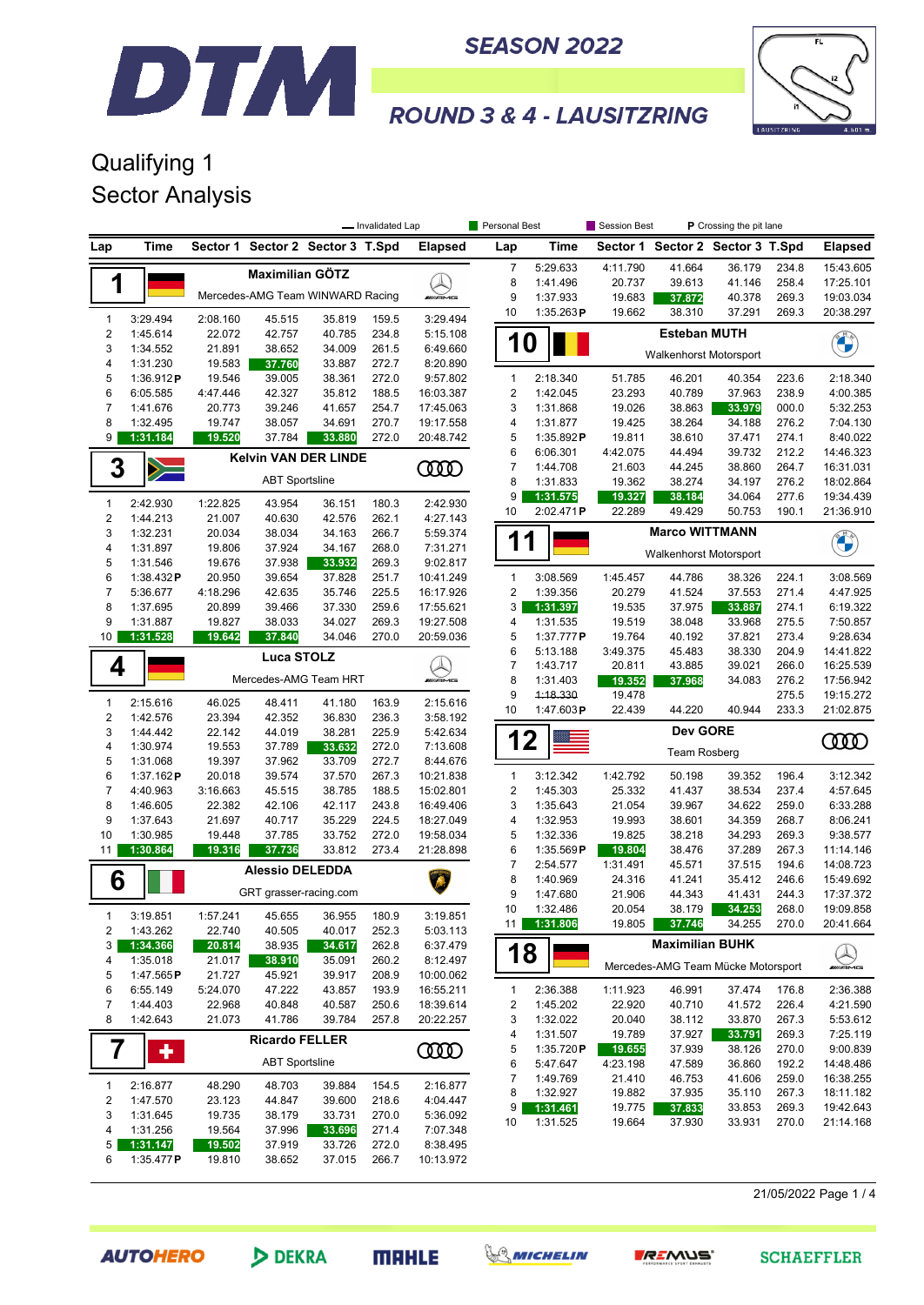



# **ROUND 3 & 4 - LAUSITZRING**

## Qualifying 1 Sector Analysis

DTM

|                                  |                       |                  |                           |                         | - Invalidated Lap |                        | Personal Best                  |                       | Session Best       |                     | P Crossing the pit lane          |                |                           |
|----------------------------------|-----------------------|------------------|---------------------------|-------------------------|-------------------|------------------------|--------------------------------|-----------------------|--------------------|---------------------|----------------------------------|----------------|---------------------------|
| Lap                              | Time                  | Sector 1         |                           | Sector 2 Sector 3 T.Spd |                   | <b>Elapsed</b>         | Lap                            | Time                  |                    |                     | Sector 1 Sector 2 Sector 3 T.Spd |                | <b>Elapsed</b>            |
|                                  |                       |                  | <b>Rolf INEICHEN</b>      |                         |                   |                        | 7                              | 1:56.654              | 20.509             | 45.159              | 50.986                           | 263.4          | 19:00.629                 |
| 19                               | ٠                     |                  |                           |                         |                   |                        | 8                              | 1:33.638              | 20.226             | 38.904              | 34.508                           | 265.4          | 20:34.267                 |
|                                  |                       |                  | GRT                       |                         |                   |                        |                                |                       |                    |                     | <b>David SCHUMACHER</b>          |                | $\mathbb{Z}$              |
| $\mathbf{1}$                     | 2:50.466              | 1:28.026         | 45.848                    | 36.592                  | 218.6             | 2:50.466               | 27                             |                       |                    |                     | Mercedes-AMG Team WINWARD        |                | <b>WAMG</b>               |
| $\overline{\mathbf{c}}$          | 1:40.924              | 21.393           | 40.301                    | 39.230                  | 259.0             | 4:31.390               |                                |                       |                    |                     |                                  |                |                           |
| 3<br>4                           | 1:36.923<br>1:32.341  | 20.634<br>20.194 | 40.827<br>38.203          | 35.462<br>33.944        | 264.7<br>266.0    | 6:08.313<br>7:40.654   | $\mathbf{1}$<br>$\overline{2}$ | 15:20.596<br>1:47.860 | $\cdots$<br>21.949 | 44.820<br>41.289    | 37.137<br>44.622                 | 210.9<br>242.7 | 15:20.596<br>17:08.456    |
| 5                                | 1:32.220              | 20.187           | 38.162                    | 33.871                  | 265.4             | 9:12.874               | 3                              | 1:37.713              | 19.550             | 38.257              | 39.906                           | 272.0          | 18:46.169                 |
| 6                                | 1:48.379P             | 23.107           | 42.691                    | 42.581                  | 224.1             | 11:01.253              | 4                              | 1:31.437              | 19.502             | 37.933              | 34.002                           | 272.0          | 20:17.606                 |
| 7                                | 4:26.758              | 3:08.106         | 42.992                    | 35.660                  | 216.0             | 15:28.011              |                                |                       |                    |                     | <b>Sheldon VAN DER LINDE</b>     |                |                           |
| 8                                | 1:38.286              | 21.376           | 40.718                    | 36.192                  | 260.2             | 17:06.297              | 31                             | $\geq$                |                    |                     |                                  |                |                           |
| 9                                | 1:42.522              | 20.301           | 39.488                    | 42.733                  | 265.4             | 18:48.819              |                                |                       |                    | Schubert Motorsport |                                  |                |                           |
| 10                               | 1:32.328              | 20.145           | 38.138                    | 34.045                  | 266.0             | 20:21.147              | 1                              | 2:32.974              | 1:10.696           | 45.257              | 37.021                           | 175.3          | 2:32.974                  |
| 22                               |                       |                  | <b>Lucas AUER</b>         |                         |                   |                        | $\overline{\mathbf{c}}$        | 1:44.007              | 21.432             | 42.314              | 40.261                           | 266.7          | 4:16.981                  |
|                                  |                       |                  | Mercedes-AMG Team WINWARD |                         |                   | <b><i>INNE</i></b>     | 3                              | 1:31.295              | 19.597             | 37.990              | 33.708                           | 274.8          | 5:48.276                  |
|                                  |                       |                  |                           |                         |                   |                        | 4                              | 1:30.947              | 19.613             | 37.871              | 33.463                           | 274.8          | 7:19.223                  |
| 1<br>$\overline{2}$              | 3:49.404<br>1:37.653  | 2:28.534         | 42.411                    | 38.459<br>37.817        | 226.4<br>257.1    | 3:49.404               | 5                              | 1:37.208P<br>7:20.262 | 19.494             | 39.382              | 38.332                           | 274.1          | 8:56.431                  |
| 3                                | 1:30.695              | 20.591<br>19.381 | 39.245<br>37.659          | 33.655                  | 274.1             | 5:27.057<br>6:57.752   | 6<br>$\overline{7}$            | 1:37.119              | 6:02.532<br>20.627 | 41.597<br>39.237    | 36.133<br>37.255                 | 216.9<br>257.1 | 16:16.693<br>17:53.812    |
| 4                                | 1:30.839              | 19.281           | 37.648                    | 33.910                  | 274.1             | 8:28.591               | 8                              | 1:30.737              | 19.518             | 37.787              | 33.432                           | 273.4          | 19:24.549                 |
| 5                                | 1:37.168P             | 19.927           | 39.149                    | 38.092                  | 269.3             | 10:05.759              | 9                              | 1:30.679              | 19.453             | 37.680              | 33.546                           | 274.8          | 20:55.228                 |
| 6                                | 5:45.691              | 4:29.386         | 41.497                    | 34.808                  | 234.8             | 15:51.450              |                                |                       |                    | René RAST           |                                  |                |                           |
| $\overline{7}$                   | 1:42.124              | 20.345           | 41.934                    | 39.845                  | 270.7             | 17:33.574              | 33                             |                       |                    |                     |                                  |                | <b>COO</b>                |
| 8                                | 1:30.654              | 19.312           | 37.683                    | 33.659                  | 273.4             | 19:04.228              |                                |                       |                    | Team ABT            |                                  |                |                           |
| 9                                | 1:37.221P             | 20.514           | 38.663                    | 38.044                  | 264.7             | 20:41.449              | $\mathbf{1}$                   | 2:06.657              | 42.841             | 45.879              | 37.937                           | 187.8          | 2:06.657                  |
| 24                               |                       |                  | <b>Thomas PREINING</b>    |                         |                   | š.                     | $\overline{2}$                 | 1:37.736              | 20.899             | 41.211              | 35.626                           | 259.6          | 3:44.393                  |
|                                  |                       |                  | KÜS Team Bernhard         |                         |                   | PORSCHE                | 3                              | 1:38.821              | 19.886             | 40.421              | 38.514                           | 266.0          | 5:23.214                  |
|                                  |                       |                  |                           |                         |                   |                        | 4<br>5                         | 1:31.644              | 19.563             | 37.936              | 34.145                           | 272.0          | 6:54.858                  |
| $\mathbf{1}$<br>$\boldsymbol{2}$ | 2:03.766<br>1:39.152  | 39.145<br>20.941 | 48.046<br>41.593          | 36.575<br>36.618        | 159.8<br>223.1    | 2:03.766<br>3:42.918   | 6                              | 1:31.477<br>1:38.154P | 19.700<br>19.810   | 37.797<br>40.582    | 33.980<br>37.762                 | 270.7<br>269.3 | 8:26.335<br>10:04.489     |
| 3                                | 1:35.645              | 19.842           | 38.326                    | 37.477                  | 269.3             | 5:18.563               | $\overline{7}$                 | 5:33.409              | 4:15.235           | 42.261              | 35.913                           | 239.5          | 15:37.898                 |
| 4                                | 1:31.641              | 19.757           | 38.124                    | 33.760                  | 271.4             | 6:50.204               | 8                              | 1:42.773              | 20.235             | 41.010              | 41.528                           | 264.1          | 17:20.671                 |
| 5                                | 1:38.640P             | 19.948           | 41.379                    | 37.313                  | 270.0             | 8:28.844               | 9                              | 1:37.331              | 19.712             | 37.841              | 39.778                           | 270.7          | 18:58.002                 |
| 6                                | 6:29.365              | 5:11.023         | 42.328                    | 36.014                  | 203.4             | 14:58.209              | 10                             | 1:31.148              | 19.584             | 37.665              | 33.899                           | 270.7          | 20:29.150                 |
| 7                                | 1:46.153              | 21.218           | 43.798                    | 41.137                  | 228.8             | 16:44.362              |                                |                       |                    | <b>Arjun MAINI</b>  |                                  |                |                           |
| 8<br>9                           | 1:31.690              | 19.847<br>19.808 | 37.993                    | 33.850                  | 268.7             | 18:16.052              | 36                             | $\circ$               |                    |                     | Mercedes-AMG Team HRT            |                | ليگ<br><b><i>INNE</i></b> |
| 10                               | 1:31.540<br>1:40.167P | 19.735           | 37.947<br>38.658          | 33.785<br>41.774        | 269.3<br>270.0    | 19:47.592<br>21:27.759 |                                |                       |                    |                     |                                  |                |                           |
|                                  |                       |                  |                           |                         |                   |                        | $\mathbf{1}$                   | 2:40.502              | 1:13.183           | 48.724              | 38.595                           | 169.5          | 2:40.502                  |
| 25                               |                       |                  | <b>Philipp ENG</b>        |                         |                   |                        | $\overline{\mathbf{c}}$        | 1:48.194              | 23.161             | 41.027              | 44.006                           | 244.3          | 4:28.696                  |
|                                  |                       |                  | Schubert Motorsport       |                         |                   |                        | 3<br>4                         | 1:36.297<br>1:30.987  | 21.279<br>19.511   | 40.258<br>37.760    | 34.760<br>33.716                 | 262.8<br>272.0 | 6:04.993<br>7:35.980      |
| 1                                | 2:27.555              | 1:05.619         | 45.085                    | 36.851                  | 198.9             | 2:27.555               | 5                              | 1:36.997 $P$          | 19.342             | 38.693              | 38.962                           | 273.4          | 9:12.977                  |
| 2                                | 1:44.852              | 21.417           | 42.347                    | 41.088                  | 241.1             | 4:12.407               | 6                              | 5:32.214              | 4:06.529           | 46.592              | 39.093                           | 197.1          | 14:45.191                 |
| 3                                | 1:31.182              | 19.676           | 37.830                    | 33.676                  | 274.8             | 5:43.589               | 7                              | 1:41.811              | 22.561             | 40.937              | 38.313                           | 257.1          | 16:27.002                 |
| 4                                | 1:31.200              | 19.762           | 37.743                    | 33.695                  | 275.5             | 7:14.789               | 8                              | 1:34.392              | 20.918             | 39.339              | 34.135                           | 254.7          | 18:01.394                 |
| 5                                | 1:35.277P             | 19.794           | 38.107                    | 37.376                  | 274.1             | 8:50.066               | 9                              | 1:31.253              | 19.610             | 37.726              | 33.917                           | 270.7          | 19:32.647                 |
| 6                                | 7:21.723              | 6:03.211         | 43.082                    | 35.430                  | 213.9             | 16:11.789              | 10                             | 1:31.194              | 19.339             | 37.796              | 34.059                           | 273.4          | 21:03.841                 |
| 7<br>8                           | 1:38.614              | 20.896<br>19.641 | 39.028<br>37.837          | 38.690<br>33.640        | 255.9             | 17:50.403<br>19:21.521 |                                | RK <sup>16</sup>      |                    | <b>Nick CASSIDY</b> |                                  |                |                           |
| 9                                | 1:31.118<br>1:31.229  | 19.554           | 37.821                    | 33.854                  | 274.1<br>275.5    | 20:52.750              | 37                             |                       |                    | AlphaTauri AF Corse |                                  |                | $\frac{1}{2}$             |
|                                  |                       |                  |                           |                         |                   |                        |                                |                       |                    |                     |                                  |                |                           |
| 26                               | W                     |                  | <b>Esmee HAWKEY</b>       |                         |                   |                        | 1<br>2                         | 3:14.411<br>1:41.808  | 1:54.575<br>22.274 | 43.788<br>40.544    | 36.048<br>38.990                 | 198.2<br>253.5 | 3:14.411<br>4:56.219      |
|                                  | ZN                    |                  | T3 Motorsport             |                         |                   |                        | 3                              | 1:31.807              | 19.734             | 38.125              | 33.948                           | 271.4          | 6:28.026                  |
| $\mathbf{1}$                     | 2:42.583              | 1:13.572         | 50.877                    | 38.134                  | 153.6             | 2:42.583               | 4                              | 1:31.866              | 19.734             | 38.129              | 34.003                           | 270.7          | 7:59.892                  |
| $\overline{\mathbf{c}}$          | 1:52.151              | 22.202           | 44.991                    | 44.958                  | 208.5             | 4:34.734               | 5                              | 1:31.655              | 19.695             | 37.936              | 34.024                           | 270.7          | 9:31.547                  |
| 3                                | 1:34.424              | 20.327           | 38.691                    | 35.406                  | 265.4             | 6:09.158               | 6                              | 1:39.205P             | 19.797             | 40.252              | 39.156                           | 270.0          | 11:10.752                 |
| 4                                | 1:33.252              | 20.287           |                           |                         | 266.0             | 7:42.410               | $\overline{7}$                 | 4:42.361              | 3:25.129           | 42.025              | 35.207                           | 242.7          | 15:53.113                 |
| 5                                | 1:37.541P             | 20.378           | 38.765                    | 38.398                  | 264.7             | 9:19.951               | 8                              | 1:42.709              | 19.916             | 41.605              | 41.188                           | 271.4          | 17:35.822                 |
| 6                                | 7:44.024              | 6:12.237         | 46.633                    | 45.154                  | 177.0             | 17:03.975              | 9                              | 1:31.172              | 19.519             | 37.736              | 33.917                           | 273.4          | 19:06.994                 |

21/05/2022 Page 2 / 4

**AUTOHERO** 

DEKRA



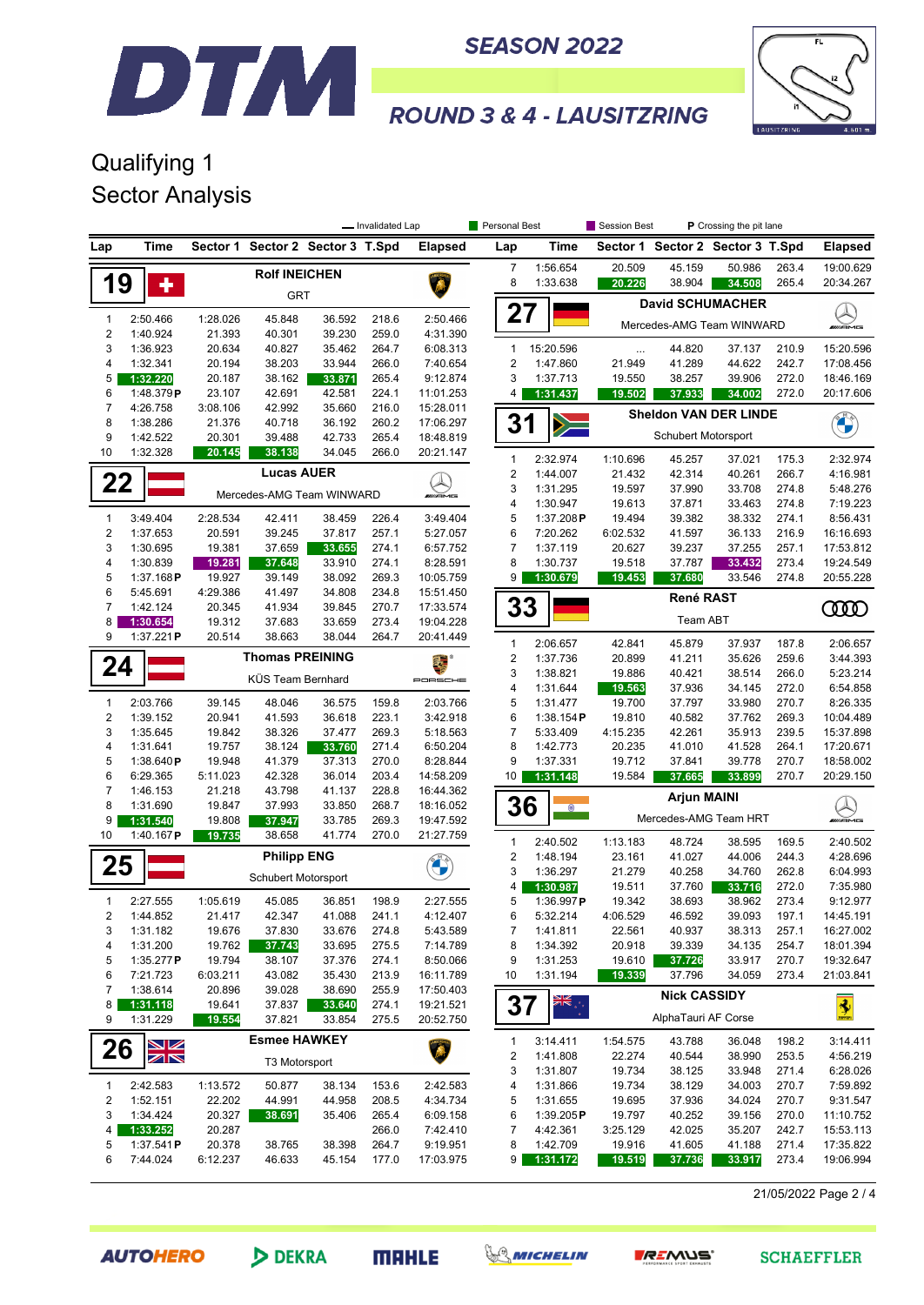



# **ROUND 3 & 4 - LAUSITZRING**

## Qualifying 1 Sector Analysis

|                                         |                       |                    | Personal Best<br>Session Best<br><b>P</b> Crossing the pit lane<br>- Invalidated Lap |                                  |                |                        |                         |                          |                        |                        |                                  |                |                        |
|-----------------------------------------|-----------------------|--------------------|--------------------------------------------------------------------------------------|----------------------------------|----------------|------------------------|-------------------------|--------------------------|------------------------|------------------------|----------------------------------|----------------|------------------------|
| Lap                                     | Time                  |                    |                                                                                      | Sector 1 Sector 2 Sector 3 T.Spd |                | <b>Elapsed</b>         | Lap                     | Time                     |                        |                        | Sector 1 Sector 2 Sector 3 T.Spd |                | <b>Elapsed</b>         |
| 10                                      | 1:38.592P             | 19.593             | 38.504                                                                               | 40.495                           | 273.4          | 20:45.586              |                         |                          |                        | <b>Clemens SCHMID</b>  |                                  |                |                        |
| 51                                      | ٠                     | <b>Nico MÜLLER</b> |                                                                                      |                                  |                | 0000                   | 85                      |                          | GRT grasser-racing.com |                        |                                  |                |                        |
|                                         |                       |                    | Team Rosberg                                                                         |                                  |                |                        | $\mathbf{1}$            | 2:55.417                 | 1:36.461               | 42.783                 | 36.173                           | 232.8          | 2:55.417               |
| $\mathbf{1}$                            | 13:15.741             | $\cdots$           | 49.722                                                                               | 43.661                           | 192.2          | 13:15.741              | $\overline{\mathbf{c}}$ | 1:37.379                 | 21.747                 | 39.529                 | 36.103                           | 255.3          | 4:32.796               |
| $\overline{2}$                          | 1:48.643              | 27.554             | 43.832                                                                               | 37.257                           | 227.4          | 15:04.384              | 3                       | 1:40.373                 | 20.765                 | 42.733                 | 36.875                           | 262.8          | 6:13.169               |
| 3                                       | 1:46.734              | 24.444             | 39.855                                                                               | 42.435                           | 247.7          | 16:51.118              | 4                       | 1:32.852                 | 20.742                 | 38.009                 | 34.101                           | 262.1          | 7:46.021               |
| 4                                       | 1:31.472              | 19.554             | 37.911                                                                               | 34.007                           | 270.7          | 18:22.590              | 5                       | 1:32.499                 | 20.556                 | 37.958                 | 33.985                           | 263.4          | 9:18.520               |
| 5                                       | 1:31.302              | 19.491             | 37.855                                                                               | 33.956                           | 272.0          | 19:53.892              | 6                       | 1:38.198P                | 20.515                 | 39.488                 | 38.195                           | 262.8          | 10:56.718              |
| 6                                       | 1:31.422              | 19.494             | 37.907                                                                               | 34.021                           | 271.4          | 21:25.314              | 7                       | 4:11.443                 | 2:49.985               | 43.798                 | 37.660                           | 233.3          | 15:08.161              |
| 55                                      |                       |                    | <b>Mikael GRENIER</b>                                                                |                                  |                | $\blacktriangle$       | 8<br>9                  | 1:45.136<br>1:35.714     | 22.402<br>20.565       | 40.224<br>39.484       | 42.510<br>35.665                 | 243.2<br>264.1 | 16:53.297<br>18:29.011 |
|                                         |                       |                    |                                                                                      | Mercedes-AMG Team GruppeM Racing |                | $m$ AMB                | 10                      | 1:32.483                 | 20.427                 | 38.036                 | 34.020                           | 262.8          | 20:01.494              |
| $\mathbf{1}$                            | 2:13.690              | 47.194             | 44.409                                                                               | 42.087                           | 196.7          | 2:13.690               |                         |                          |                        | <b>Maro ENGEL</b>      |                                  |                |                        |
| $\overline{2}$                          | 1:40.591              | 20.169             | 39.716                                                                               | 40.706                           | 268.0          | 3:54.281               | 88                      |                          |                        |                        | Mercedes-AMG Team GruppeM Racing |                | <i>INN</i> ONS         |
| 3                                       | 1:31.460              | 19.527             | 37.859                                                                               | 34.074                           | 272.0          | 5:25.741               |                         |                          |                        |                        |                                  |                |                        |
| $\overline{4}$                          | 1:33.925              | 19.477             | 40.109                                                                               | 34.339                           | 273.4          | 6:59.666               | 1                       | 2:11.982                 | 46.556                 | 43.412                 | 42.014                           | 240.0          | 2:11.982               |
| 5                                       | 1:36.622P             | 19.719             | 38.097                                                                               | 38.806                           | 270.7          | 8:36.288               | 2                       | 1:36.684                 | 20.290                 | 39.452                 | 36.942                           | 266.7          | 3:48.666               |
| 6                                       | 6:24.646              | 5:05.603           | 42.259                                                                               | 36.784                           | 153.0          | 15:00.934              | 3                       | 1:32.275                 | 19.604                 | 37.957                 | 34.714                           | 271.4          | 5:20.941               |
| 7<br>8                                  | 1:47.078              | 21.310             | 42.729                                                                               | 43.039<br>34.034                 | 261.5<br>270.0 | 16:48.012              | 4<br>5                  | 1:31.041                 | 19.547                 | 37.706                 | 33.788                           | 272.7          | 6:51.982               |
| 9                                       | 1:31.357<br>1:31.304  | 19.695<br>19.482   | 37.628<br>37.801                                                                     | 34.021                           | 272.0          | 18:19.369<br>19:50.673 | 6                       | 1:35.446 $P$<br>7:09.016 | 19.840<br>5:49.892     | 38.700<br>41.478       | 36.906<br>37.646                 | 270.7<br>242.7 | 8:27.428<br>15:36.444  |
| 10                                      | 1:31.485              | 19.466             | 37.804                                                                               | 34.215                           | 272.7          | 21:22.158              | $\overline{7}$          | 1:40.546                 | 19.903                 | 41.476                 | 39.167                           | 269.3          | 17:16.990              |
|                                         |                       |                    |                                                                                      |                                  |                |                        | 8                       | 1:35.420                 | 19.502                 | 37.519                 | 38.399                           | 272.0          | 18:52.410              |
| 63                                      |                       |                    | <b>Mirko BORTOLOTTI</b>                                                              |                                  |                |                        | 9                       | 1:30.721                 | 19.372                 | 37.543                 | 33.806                           | 272.7          | 20:23.131              |
|                                         |                       |                    | <b>GRT</b>                                                                           |                                  |                |                        |                         |                          |                        |                        | <b>Laurens VANTHOOR</b>          |                | E.                     |
| $\mathbf{1}$                            | 5:13.865              | 3:54.649           | 43.403                                                                               | 35.813                           | 197.1          | 5:13.865               | 92                      |                          |                        |                        |                                  |                |                        |
| $\sqrt{2}$                              | 1:32.900              | 20.470             | 38.356                                                                               | 34.074                           | 264.1          | 6:46.765               |                         |                          |                        | <b>SSR Performance</b> |                                  |                | PORSCHE                |
| 3                                       | 1:31.626              | 20.000             | 37.769                                                                               | 33.857                           | 267.3          | 8:18.391               | $\mathbf{1}$            | 3:01.443                 | 1:39.243               | 45.849                 | 36.351                           | 186.9          | 3:01.443               |
| 4                                       | 1:37.601P             | 20.296             | 39.682                                                                               | 37.623                           | 265.4          | 9:55.992               | $\overline{\mathbf{c}}$ | 1:40.156                 | 21.081                 | 40.229                 | 38.846                           | 260.2          | 4:41.599               |
| 5                                       | 7:08.504              | 5:48.769           | 43.075                                                                               | 36.660                           | 217.7          | 17:04.496              | 3                       | 1:35.139                 | 19.762                 | 38.393                 | 36.984                           | 270.0          | 6:16.738               |
| 6                                       | 1:40.500              | 20.513             | 40.252                                                                               | 39.735                           | 265.4          | 18:44.996              | 4                       | 1:32.158                 | 19.955                 | 38.416                 | 33.787                           | 266.0          | 7:48.896               |
| 7                                       | 1:31.147              | 19.920             | 37.577                                                                               | 33.650                           | 268.0          | 20:16.143              | 5<br>6                  | 1:41.137P<br>6:20.651    | 21.433                 | 41.446                 | 38.258                           | 170.3<br>195.3 | 9:30.033<br>15:50.684  |
| 66                                      |                       |                    | <b>Marius ZUG</b>                                                                    |                                  |                | <b>CODO</b>            | 7                       | 1:39.222                 | 5:03.162<br>20.716     | 41.999<br>40.361       | 35.490<br>38.145                 | 262.8          | 17:29.906              |
|                                         |                       |                    | Attempto Racing                                                                      |                                  |                |                        | 8                       | 1:31.666                 | 19.792                 | 38.035                 | 33.839                           | 268.7          | 19:01.572              |
|                                         |                       |                    |                                                                                      |                                  |                |                        | 9                       | 1:46.336 $P$             | 19.684                 | 41.453                 | 45.199                           | 270.0          | 20:47.908              |
| $\mathbf{1}$<br>$\overline{\mathbf{c}}$ | 2:20.729<br>1:45.695  | 53.311<br>21.680   | 47.103<br>44.362                                                                     | 40.315<br>39.653                 | 205.3<br>254.1 | 2:20.729<br>4:06.424   |                         |                          |                        | <b>Dennis OLSEN</b>    |                                  |                |                        |
| 3                                       | 1:32.990              | 19.899             | 38.810                                                                               | 34.281                           | 269.3          | 5:39.414               | 94                      |                          |                        |                        |                                  |                | ã.                     |
| $\overline{4}$                          | 1:31.828              | 19.711             | 38.198                                                                               | 33.919                           | 271.4          | 7:11.242               |                         |                          |                        | <b>SSR Performance</b> |                                  |                | PORSCHE                |
| 5                                       | 1:31.901              | 19.595             | 38.231                                                                               | 34.075                           | 271.4          | 8:43.143               | $\mathbf{1}$            | 3:26.782                 | 2:05.974               | 45.017                 | 35.791                           | 182.7          | 3:26.782               |
| 6                                       | 1:37.343P             | 20.005             | 40.025                                                                               | 37.313                           | 266.0          | 10:20.486              | $\overline{2}$          | 1:43.869                 | 22.133                 | 42.340                 | 39.396                           | 251.7          | 5:10.651               |
| $\prime$                                | 5:09.335              | 3:50.328           | 43.154                                                                               | 35.853                           | 225.5          | 15:29.821              | 3                       | 1:31.509                 | 19.844                 | 37.879                 | 33.786                           | 268.7          | 6:42.160               |
| 8                                       | 1:41.432              | 20.968             | 39.823                                                                               | 40.641                           | 260.9          | 17:11.253              | 4                       | 1:31.456                 | 19.726                 | 37.995                 | 33.735                           | 270.0          | 8:13.616               |
| 9                                       | 1:42.569              | 19.910             | 38.078                                                                               | 44.581                           | 268.7          | 18:53.822              | 5                       | 1:37.040P                | 20.531                 | 38.993                 | 37.516                           | 262.1          | 9:50.656               |
| 10                                      | 1:31.812              | 19.792             | 38.099                                                                               | 33.921                           | 268.7          | 20:25.634              | 6                       | 6:06.183                 | 4:45.088               | 43.719                 | 37.376                           | 212.2          | 15:56.839              |
| 74                                      |                       |                    | <b>Felipe FRAGA</b>                                                                  |                                  |                |                        | 7<br>8                  | 1:45.004<br>1:31.278     | 20.721<br>19.844       | 42.060<br>37.784       | 42.223<br>33.650                 | 257.1<br>269.3 | 17:41.843<br>19:13.121 |
|                                         | $\ddot{\bullet}$      |                    | Red Bull AF Corse                                                                    |                                  |                | $\frac{1}{2}$          | 9                       | 1:31.159                 | 19.615                 | 37.738                 | 33.806                           | 270.0          | 20:44.280              |
| $\mathbf{1}$                            | 3:12.246              | 1:52.679           | 43.372                                                                               | 36.195                           | 217.3          | 3:12.246               |                         |                          |                        | <b>Nicki THIIM</b>     |                                  |                |                        |
| $\overline{\mathbf{c}}$                 | 1:41.072              | 21.570             | 41.399                                                                               | 38.103                           | 248.8          | 4:53.318               | 95                      | m.                       |                        | T3 Motorsport          |                                  |                | Â                      |
| 3                                       | 1:32.218              | 19.560             | 37.811                                                                               | 34.847                           | 272.7          | 6:25.536               |                         |                          |                        |                        |                                  |                |                        |
| 4                                       | 1:32.460              | 19.478             | 37.872                                                                               | 35.110                           | 272.7          | 7:57.996               | $\mathbf{1}$            | 3:17.217                 | 1:56.418               | 44.521                 | 36.278                           | 184.3          | 3:17.217               |
| 5                                       | 1:31.411              | 19.432             | 37.977<br>39.225                                                                     | 34.002                           | 272.7          | 9:29.407               | 2                       | 1:44.373                 | 21.611                 | 41.096                 | 41.666                           | 258.4          | 5:01.590               |
| 6<br>7                                  | 1:36.879P<br>4:08.405 | 20.249<br>2:47.930 | 42.904                                                                               | 37.405<br>37.571                 | 268.0<br>242.2 | 11:06.286<br>15:14.691 | 3<br>4                  | 1:32.138<br>1:35.924     | 19.999<br>19.938       | 38.194<br>40.787       | 33.945<br>35.199                 | 268.0<br>269.3 | 6:33.728<br>8:09.652   |
| 8                                       | 1:47.445              | 23.201             | 41.424                                                                               | 42.820                           |                | 17:02.136              | 5                       | 1:37.207P                | 19.891                 | 38.446                 | 38.870                           | 268.0          | 9:46.859               |
| 9                                       | 1:40.616              | 19.517             | 40.933                                                                               | 40.166                           | 272.0          | 18:42.752              | 6                       | 5:02.662                 | 3:41.578               | 44.266                 | 36.818                           | 197.4          | 14:49.521              |
| 10                                      | 1:30.971              | 19.388             | 37.669                                                                               | 33.914                           | 274.1          | 20:13.723              | 7                       | 1:42.311                 | 22.075                 | 41.946                 | 38.290                           | 254.1          | 16:31.832              |
|                                         |                       |                    |                                                                                      |                                  |                |                        |                         |                          |                        |                        |                                  |                |                        |

21/05/2022 Page 3 / 4

**AUTOHERO**